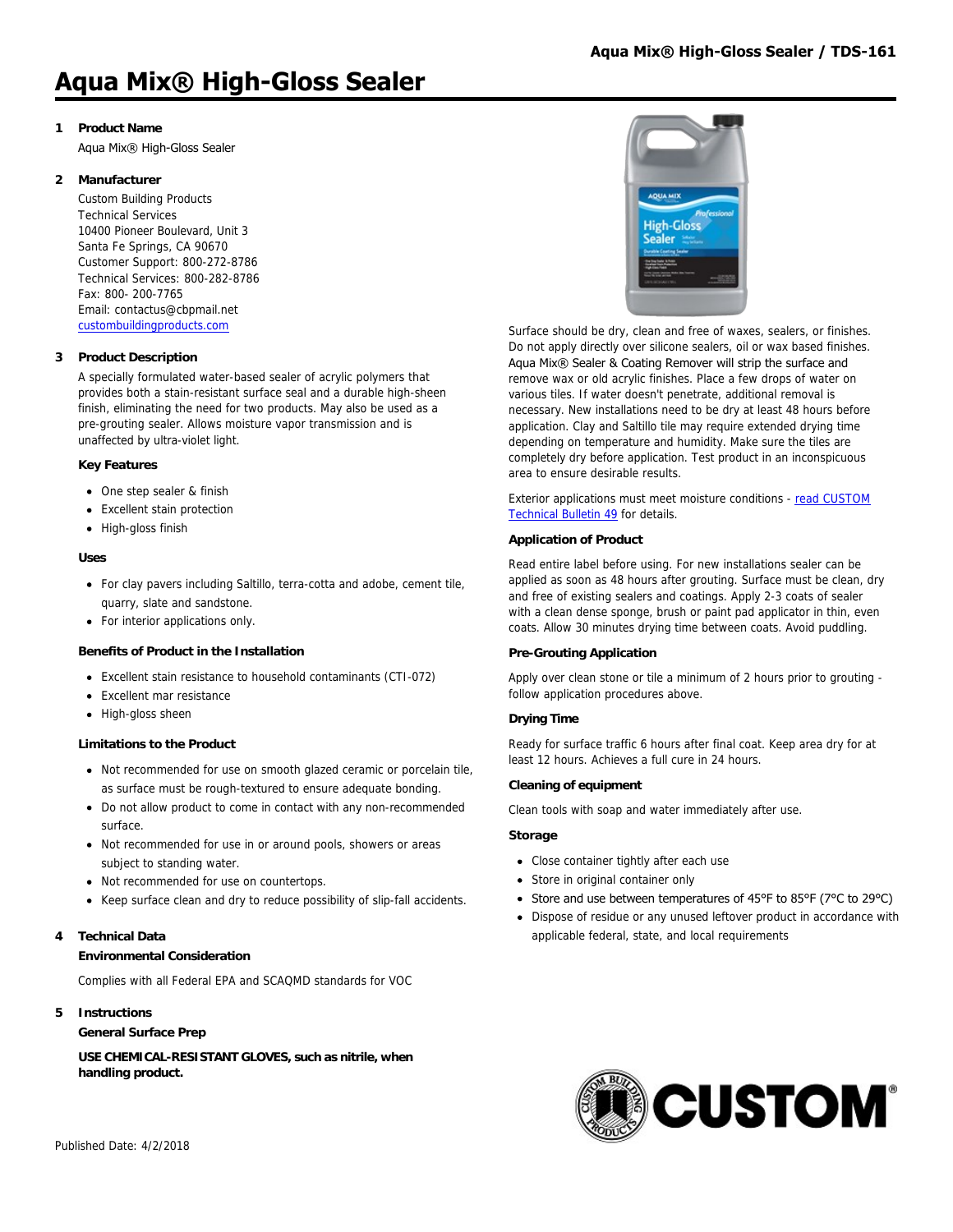# **Aqua Mix® High-Gloss Sealer**

#### **Health Precautions**

MAY BE HARMFUL IF SWALLOWED. MAY IRRITATE EYES AND SKIN. Wear skin and eye protection. Contains glycol ether monobutyl ether. If in eyes, flush with water for at least 15 minutes. If on skin, wash with soap and water. If irritation persists, seek medical attention. If swallowed, DO NOT induce vomiting and seek medical attention. DO NOT SPRAY.

## **6 Availability & Cost**

| Location   | <b>Item Code</b> | Size             | Package       |
|------------|------------------|------------------|---------------|
| <b>USA</b> | 100726-4         | 1 gt (946 ml)    | <b>Bottle</b> |
| <b>USA</b> | 100727           | qallon $(3.8 L)$ | <b>Bottle</b> |
| Canada     | C100726-4        | 1 gt (946 ml)    | <b>Bottle</b> |
| Canada     | C100727          | gallon $(3.8 L)$ | <b>Bottle</b> |

#### **7 Product Warranty**

#### Obtain the applicable **LIMITED PRODUCT WARRANTY** at

[www.custombuildingproducts.com/product-warranty](http://www.custombuildingproducts.com/product-warranty) or send a written request to Custom Building Products, Inc., Five Concourse Parkway, Atlanta, GA 30328, USA. Manufactured under the authority of Custom Building Products, Inc. © 2017 Quikrete International, Inc.

#### **8 Product Maintenance**

Do not use cleaners containing ammonia, acids or bleach. Use an appropriate TileLab® or Aqua Mix® neutral cleaner. Tile industry experts recommend periodic testing of sealed surfaces. Apply a few drops of water on the surface. If it soaks in, an additional application will be necessary to maintain peak performance.

#### **9 Technical Services Information**

For technical assistance, contact Custom technical services at 800-282- 8786 or visit [custombuildingproducts.com](https://www.custombuildingproducts.com:443/support/contact-us.aspx).

#### **10 Filing System**

Additional product information is available from the manufacturer upon request.

**VOC Content** Maximum VOCs: 51 grams per liter

#### **Expected Wear**

- Will vary depending on hardness and texture of surface, type of area, surface wear, frequency and type of maintenance products used
- Weather conditions, harsh cleaning methods, and high-alkaline, acidic, or solvent-based cleaners will affect wear
- Expected wear of all sealers is dependent on many environmental issues and intended use. Review our technical bulletin, TB84, at our website for more information.

# **Related Products**

Aqua Mix® Concentrated Stone & Tile Cleaner